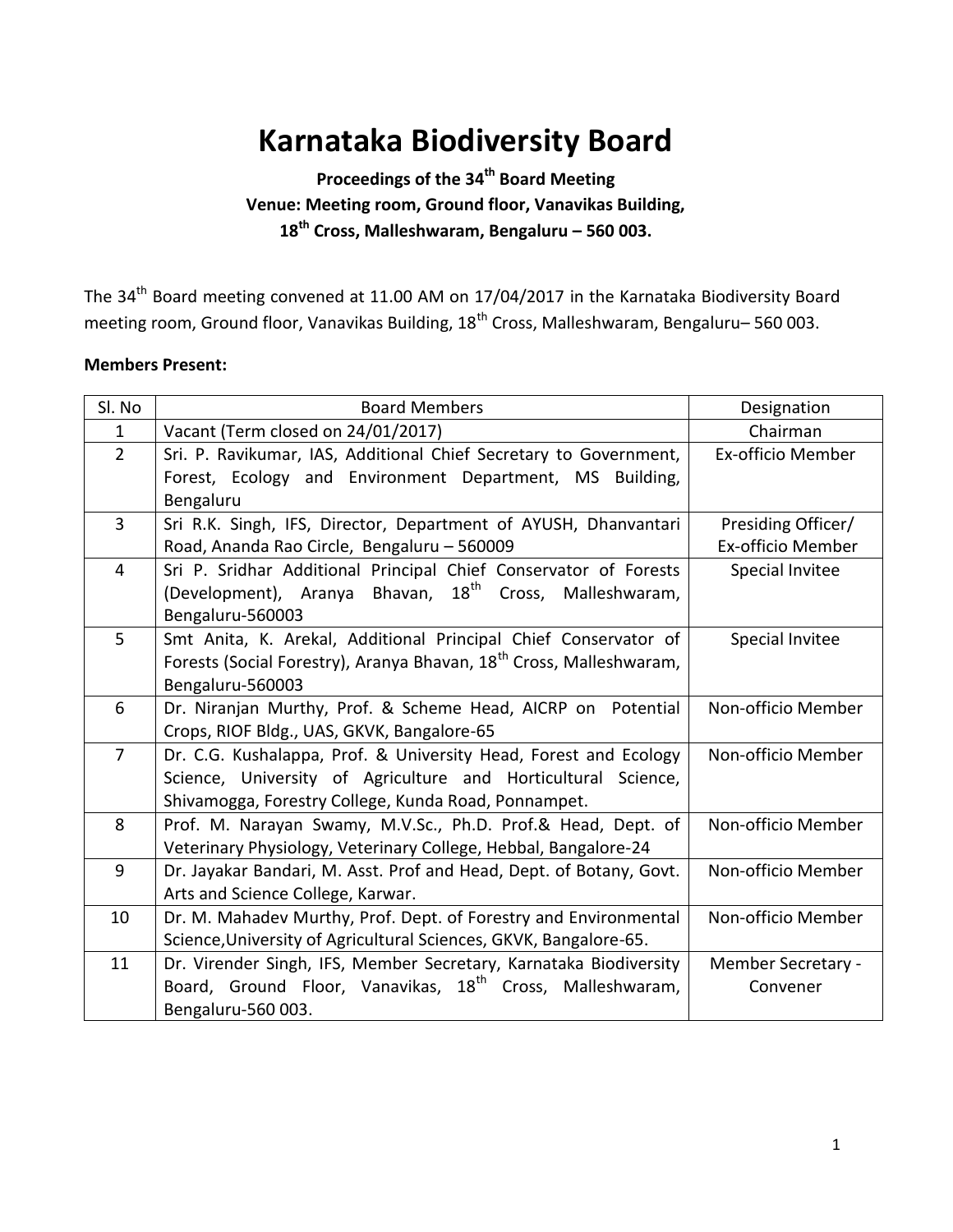#### **Leave of absence was granted to the following members:**

| Sl. No | <b>Board Members</b>                                                                     | Designation       |
|--------|------------------------------------------------------------------------------------------|-------------------|
| 1      | Sri M. Maheshwar Rao, IAS, Secretary to Government, Agriculture   Ex-officio Member      |                   |
|        | Department, MS Building, Bengaluru                                                       |                   |
|        | Sri. Ramachandra, IFS, Secretary to Government, Forest, Ecology                          | Ex-officio Member |
|        | and Environment Department, MS Building, Bengaluru                                       |                   |
|        | Sri. R.S Suresh, IFS, Principal Chief Conservator of Forests (HoFF),   Ex-officio Member |                   |
|        | Aranya Bhavan, 18 <sup>th</sup> Cross, Malleshwaram, Bengaluru-560003                    |                   |

On request of the Member Secretary, Karnataka Biodiversity Board, the Board members requested Sri. R.K Singh, Director, AYUSH, to be the Presiding Officer of the 34<sup>th</sup> Board meeting considering the vast experience and familiarity with the subject as the former Member Secretary of the Board, as per Rule (iv) of Karnataka Biological Diversity Rules, 2005.

# **34/1 - Reading and recording of proceedings of the 33rd Board meeting:**

The proceedings of the 33 $^{rd}$  Board Meeting, held on 17/12/2016 was communicated to all the members. As there were no comments from the members, the proceeding, as reported in Annexure-I of agenda notes, was adopted.

# **34/2 - Action taken on 33rd Board Meeting Proceedings:**

Action taken on proceedings of 33<sup>rd</sup> Board meeting, as reported in Annexure-II of the agenda, was noted by the Board. Further discussions took place on some of the issues in the 'Action taken report' which is as below.

#### **33/3 - Technical review of Form-I submitted to the Board:**

The members deliberated on the matter and had a prolonged discussion on sustainability. Since all the members were new to the Board, the Consultant, Access and Benefit Sharing (ABS) was summoned to provide an overview of ABS and submission of Form-I by the bioresource users. The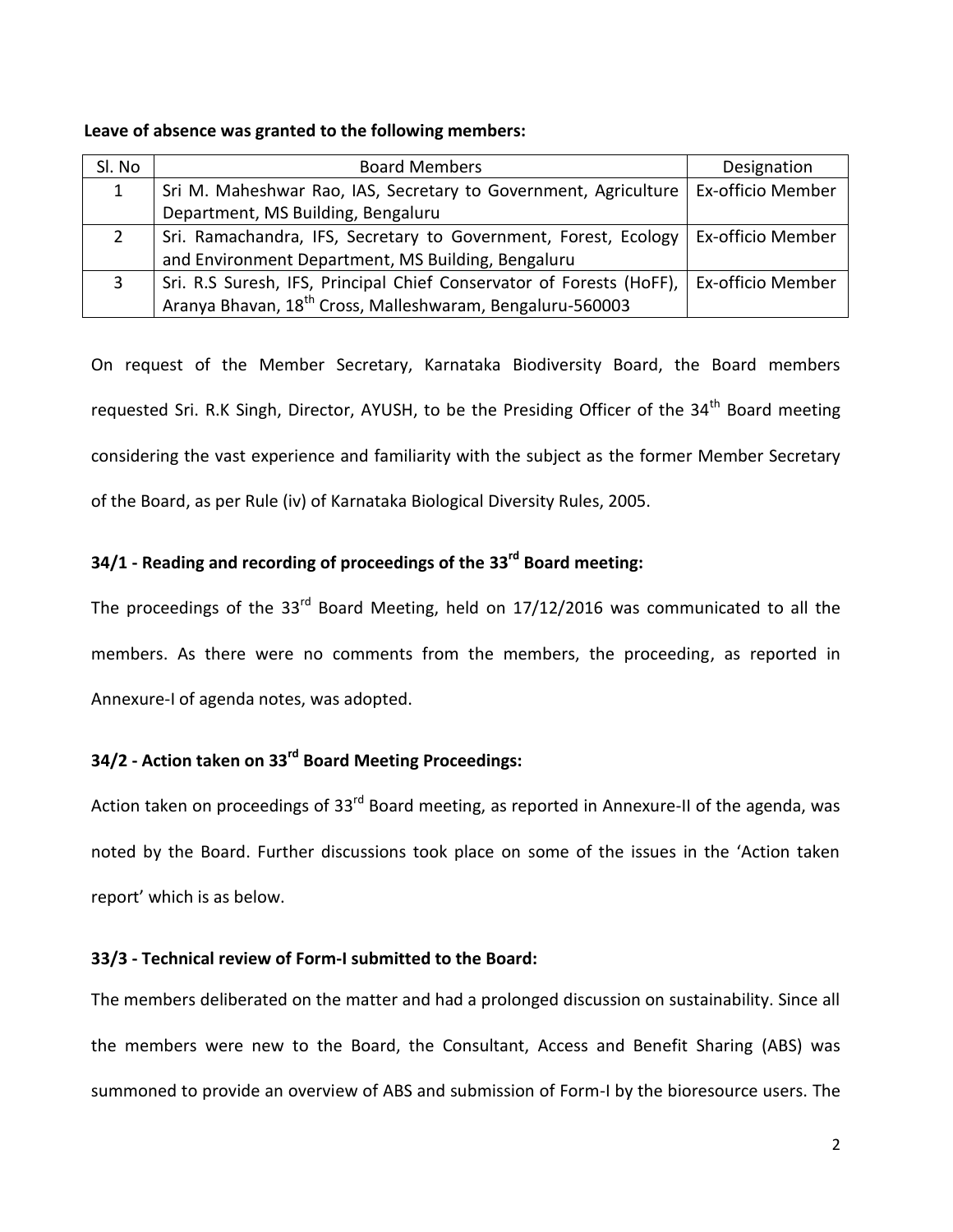Consultant, ABS, informed about the process of Access and benefit sharing and explained the jurisdictional mandate of the National Biodiversity Authority (NBA) and State Biodiversity Boards and stated that as per Section-7 of the Biological Diversity Act, 2002, 'No person, who is a citizen of India or a body corporate, association or organization which is registered in India, shall obtain any biological resource for commercial utilization, or bio-survey and bio-utilization for commercial utilization except after giving prior intimation to the State Biodiversity Board concerned. The Board agreed to the action taken by Member Secretary in re-constituting the Expert Committee for ABS by nominating the experts, who will deliberate on the issues raised and suggest measures to implement the Biological Diversity Act, 2002 from time to time. Based on the recommendations of the Expert Committee, the ABS agreements shall be executed with companies/individuals/body corporate/associations from the financial year 2017-18.

#### **33/4 - Dispersal of ABS amount collected by the Board:**

The Board, in its  $30<sup>th</sup>$  meeting resolved to disburse the amount of ABS collected among three or four biodiversity rich taluks of the State considering the anonymity of the exact location of the origin of bioresources for which ABS was collected. As the ABS received is mostly for the use of Medicinal Plants, the Presiding Officer suggested that the PCCF (HoFF) may be requested to identify the four Biodiversity-rich taluks to which ABS amount may be disbursed. After detailed discussion, the Board resolved to request the PCCF (HoFF) to identify the four Biodiversity-rich taluks to which ABS amount may be disbursed.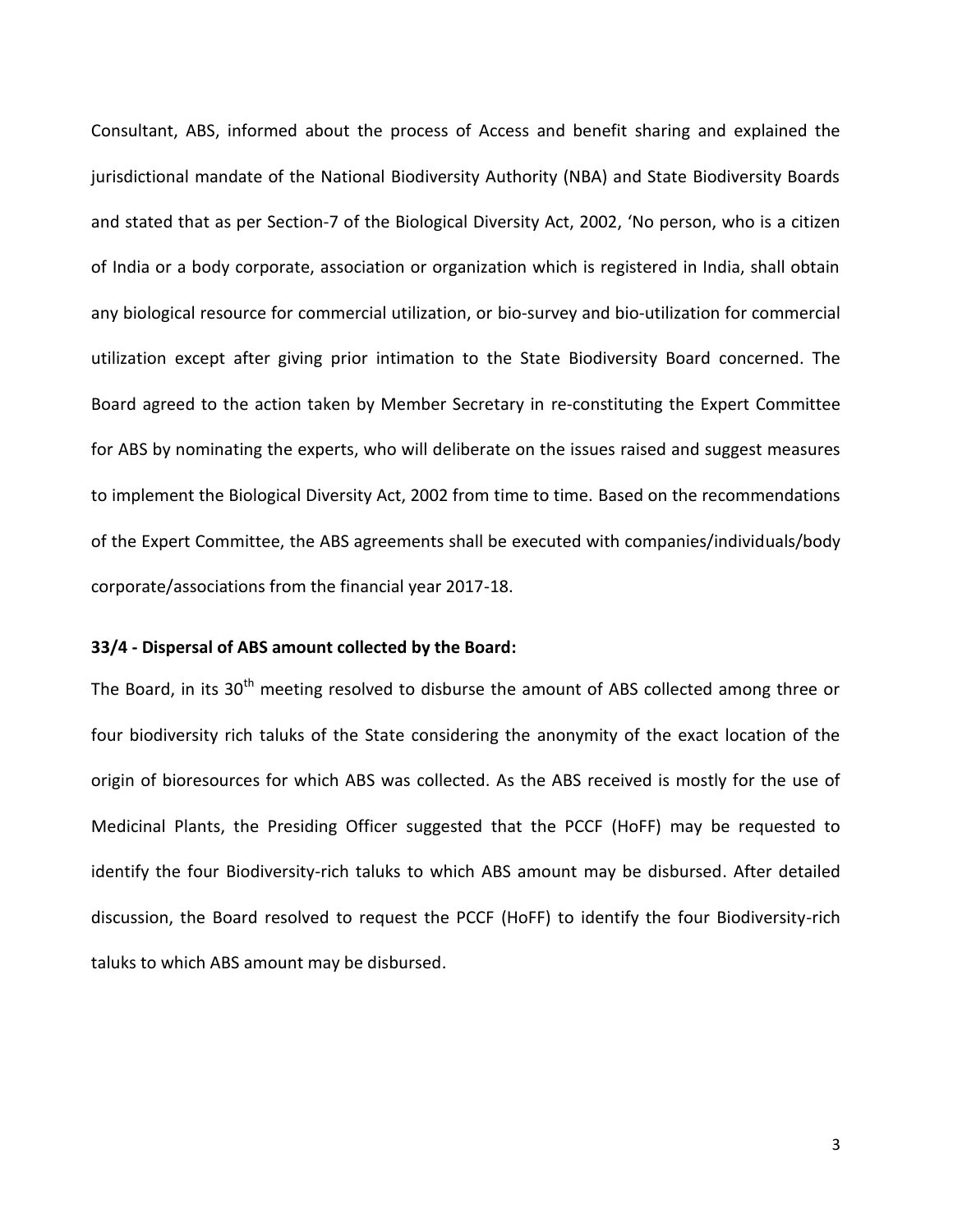# **33/6 - Non-compliance of provisions of the Biological Diversity Act, 2002 and Karnataka Biological Diversity Rules, 2005:**

The Member Secretary, Karnataka Biodiversity brought to the notice of the Board that there is a necessity of a Legal Advisory group in the Board to advice on the legal matters. In this regard, it was decided that a legal advisory group may be constituted with 3-5 members drawn from the expertise of National Law School India University, Bangalore. The Presiding Officer who reminded that in the  $31<sup>st</sup>$  Board meeting, the Board had agreed to take services of legal advisor of Karnataka Forest Development Corporation Limited (KFDC), Bengaluru. The Additional Chief Secretary, Forest, Ecology and Environment, advised stating that, since it is mandatory to submit prior intimation in Form-1 for accessing biological resources, non-submission of Form-1 amounts to violation of the Biological Diversity Act, 2002 and the Karnataka Biological Diversity Rules, 2005. Hence, the Member Secretary may be authorized to proceed against defaulters by utilizing services of legal advisor of KFDC, Bengaluru at the rates sanctioned by KFDC Ltd, Bengaluru. After detailed discussion, the Board resolved to take up the legal services from the panel of legal experts identified by KFDC with the same terms and conditions. The Administrative officer of Karnataka Biodiversity Board shall be the litigation conducting officer.

#### **33/7 - Initiating legal action against defaulting companies:**

The matter regarding initiating legal action against those companies which failed to appear for the hearings conducted in the month of March and May 2016 and also against M/s. Arya Vaidya Sala, Kottakal, situated in Nanjangud, which submitted a written statement against submission of ABS, was deliberated at length. The Board resolved to initiate legal action against them through the services of the advocate empanelled with the KFDC Ltd.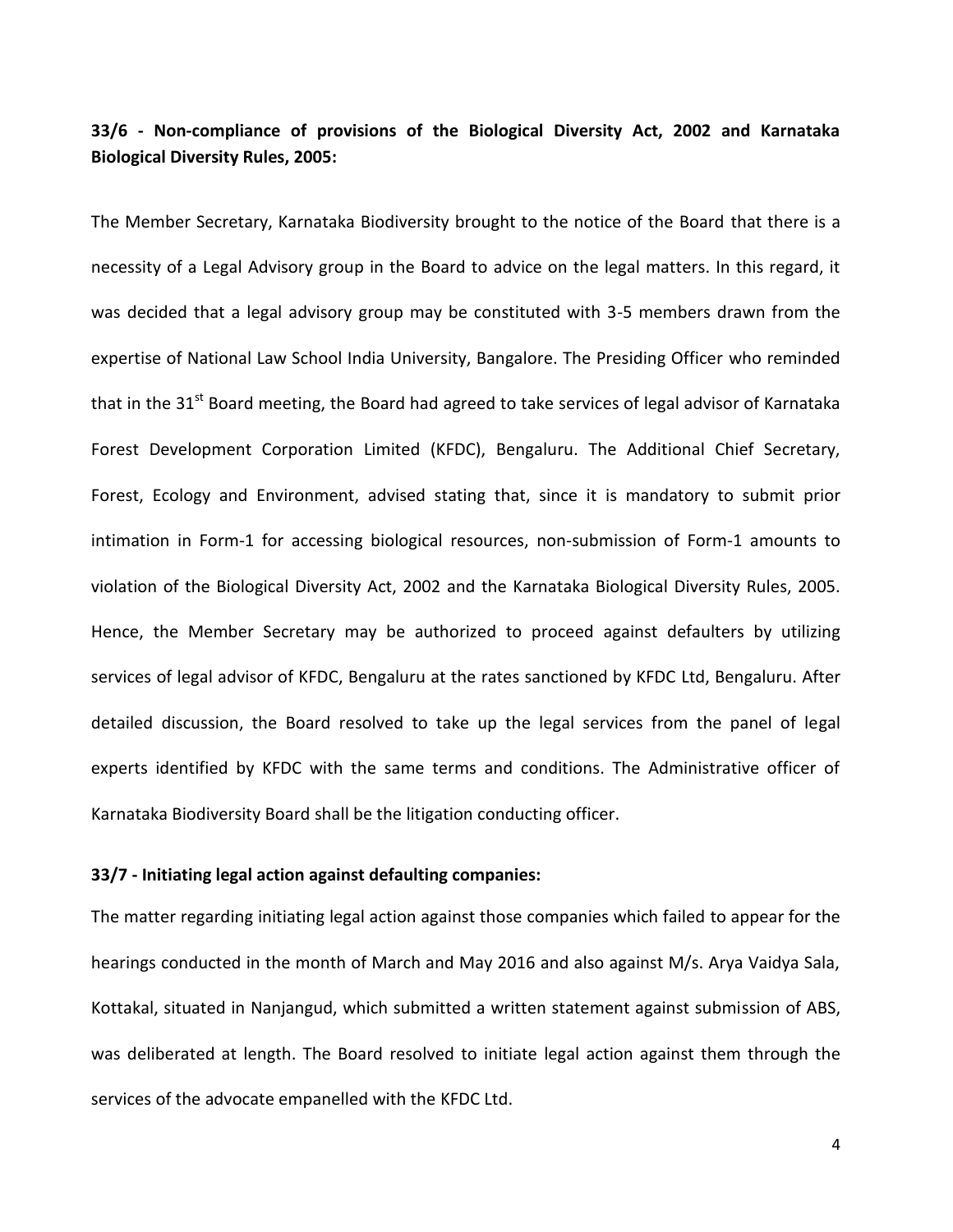#### **33/8 - Decentralizing the implementation of ABS provisions in the State:**

While discussing the decentralizing of the implementation of ABS provisions in the State, the Member Secretary explained that to implement Biological Diversity Act, 2002, a district level committee under Chairmanship of Deputy Commissioner is necessary for monitoring the implementation of provisions of the Act in its entirety. The Members deliberated the matter in detail and arrived at a conclusion that a District Level Committee may be constituted to serve as a monitoring body in the matters of co-ordination and overall monitoring of the implementation efforts and will also provide information on the use of bio-resources and their quantum by various entities in each District. The Committee will also co-ordinate with the Taluka/Grama Panchayath BMCs for any conservation related activities. The Additional Chief Secretary, Forest Ecology and Environment expressed that the Deputy Commissioner of the District are already flooded with lots of works. He suggested that the Secretary (Deputy Conservator of Forest – Social Forestry) should be responsible for timely conducting and implementing the decision of the District level Committee. It was also discussed to constitute an in-house committee comprising of Dr. Niranjan Murthy, Member of the Board, as Chairperson of the committee, along with Dr. Narayan Swamy, Member of the Board and Consultant, ABS as Convenor of the Committee, for drafting the functions of the District Level Advisory Committee. The said proposal to the Government was decided to be sent at the earliest possible time. After detailed deliberation, the Board resolved to have an Advisory Committee in each District and authorized the Member Secretary to write to Government to constitute the District Level Committee headed by the Deputy Commissioners. The Board further resolved to constitute an inhouse committee for finalizing the Terms of Reference of District Level Advisory Committee.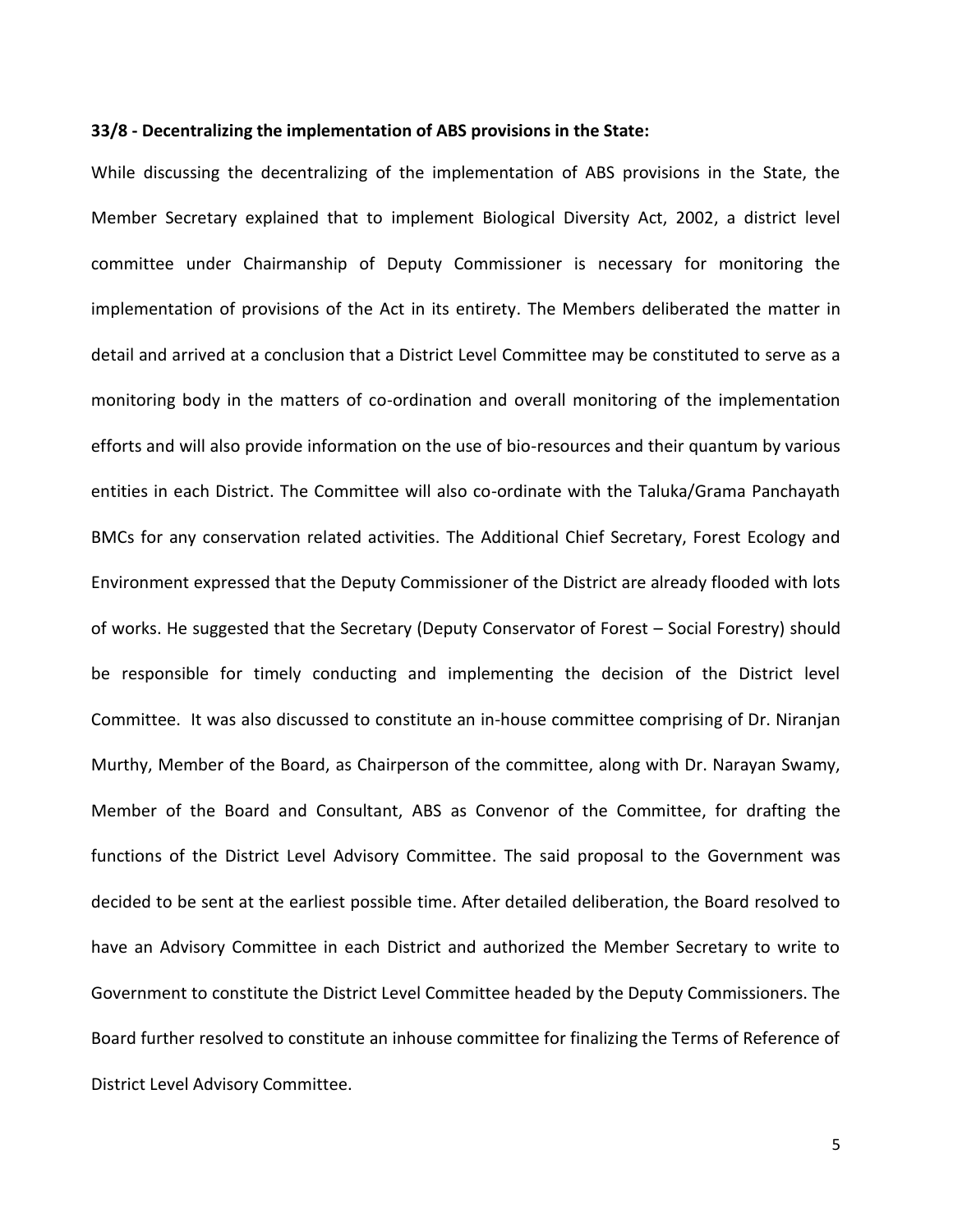# **33/10 - Collection of ABS from manufacturers when traders have sourced bio-resources from outside the State:**

The issue of payment of ABS by manufacturers when the vendors that supply bio-resources claim to source the material from other States was discussed at length. The Presiding Officer advised that the decision was already taken earlier & that the bioresource users need to produce the proof of purchase in the concerned State and also the proof of submission of Form-I to the concerned State. The members advised that ABS has to be invariably collected on the incremental value of the bio-resources for which ABS has not been paid by the immediate seller as mentioned in the Regulation 3 of the ABS Regulations, 2014. The Presiding Officer stated that, if the trader located in Karnataka does not produce proof of submission of ABS obligation to the State Biodiversity Board from where he claims to have procured the bioresources, then the trader has to meet the ABS obligation of the Board. The Presiding Officer and the APCCF, (Development) were of the opinion that the taluk/district level BMC must identify such traders and bring them under the compliance of the Act. Dr. Niranjan Murthy stated that all taluka/district Level BMCs must be immediately constituted to deal with the issue of bringing the traders of biological resources under the ambit of the Act. After detailed deliberations, the Board resolved that the bioresource user/trader has to submit the document of having met the ABS obligation to the State Biodiversity Board of the State from where the bioresource user/trader is claiming to have procured and in absence of such proof, it will be deemed that the product is purchased from Karnataka and the trader has to meet the ABS obligation as per the regulation dated 21/11/2014, issued by Government of India.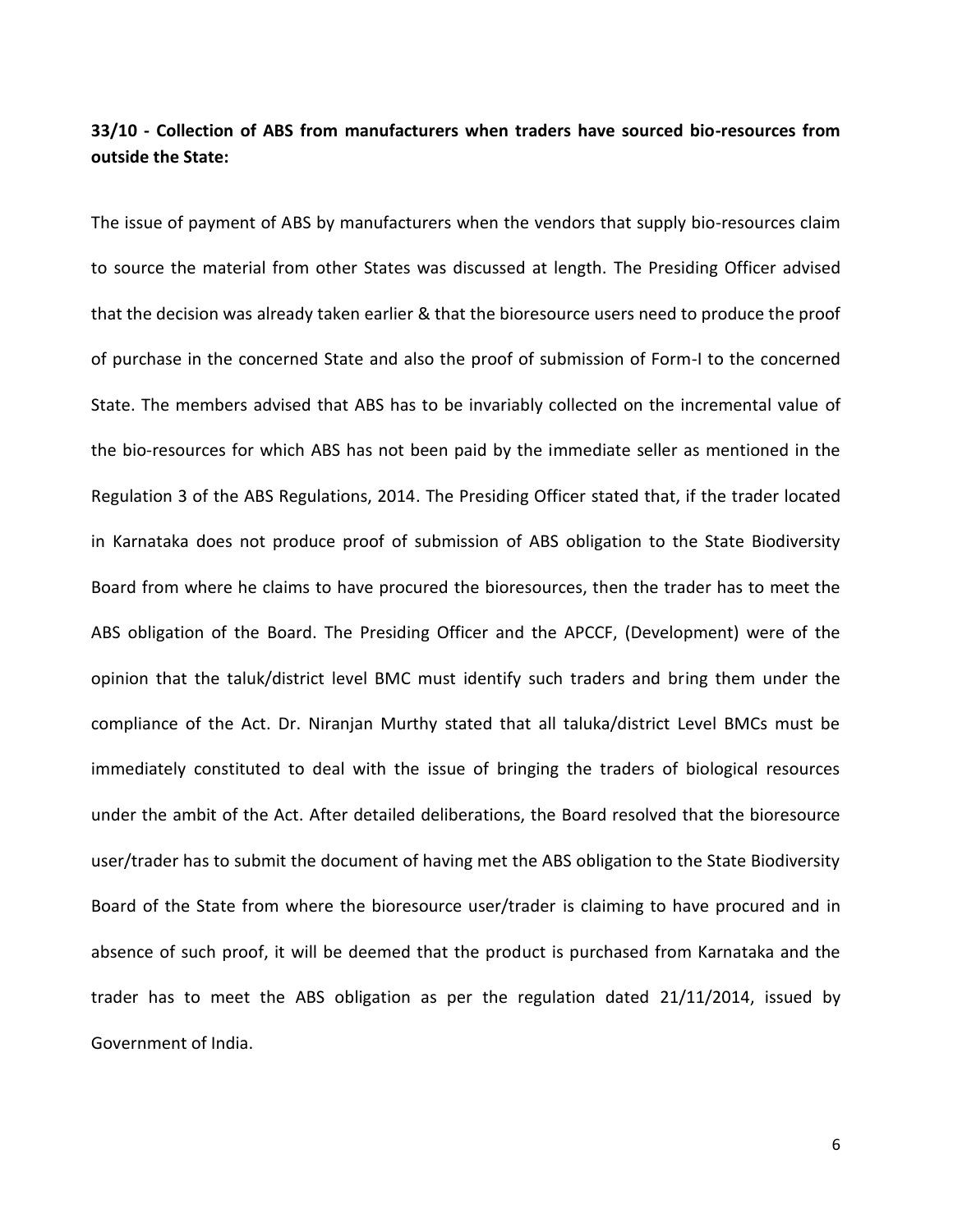#### **34/3 - Audit, Expenditure and Budget:**

(i) The Board noted the action taken.

(ii) The Board noted the action taken and accepted expenditure statement of the Board. As the reason of excess payment was on account of 1106 People's Biodiversity Registers prepared during 2016-17. The Board commended the efforts of Karnataka Biodiversity Board in this regard.

(iii) The matter was discussed and Board approved the budget.

#### **34/4 - Closure of SB Account, FD Accounts & PD Account:**

(i) The Board members discussed the issue and asked the Member Secretary to follow suggestions of Accountant General and close the A/c No. 032900101012097 in Corporation Bank.

(ii) The Board authorized the Member Secretary to hold the previous years funds in a Fixed Deposit but noted that any funds received in the current year with a utilization plan should be utilized as per the sanctioned plan within the stipulated time.

(iii) Board advised the Member Secretary to act as per the Accountant General's inspection report.

#### **34/5 - Financial assistance for Preparation of People's Biodiversity Registers by BMC's:**

The Member Secretary, Karnataka Biodiversity Board brought it to the notice of the Board that the National Biodiversity Authority (NBA), vide order No.NBA/16/10/PBR/2012/4096 dated: 29.11.2013 has sanctioned Rs. 34.5 lakhs for preparation of PBR's in 30 BMC's for the financial year 2013-14. However, the PBR's have already been prepared in those BMC's by utilizing the State Government grants. The Members were of the opinion that the NBA may be informed that the unspent balance will be utilized for preparation of PBRs in the current year 2017-18. After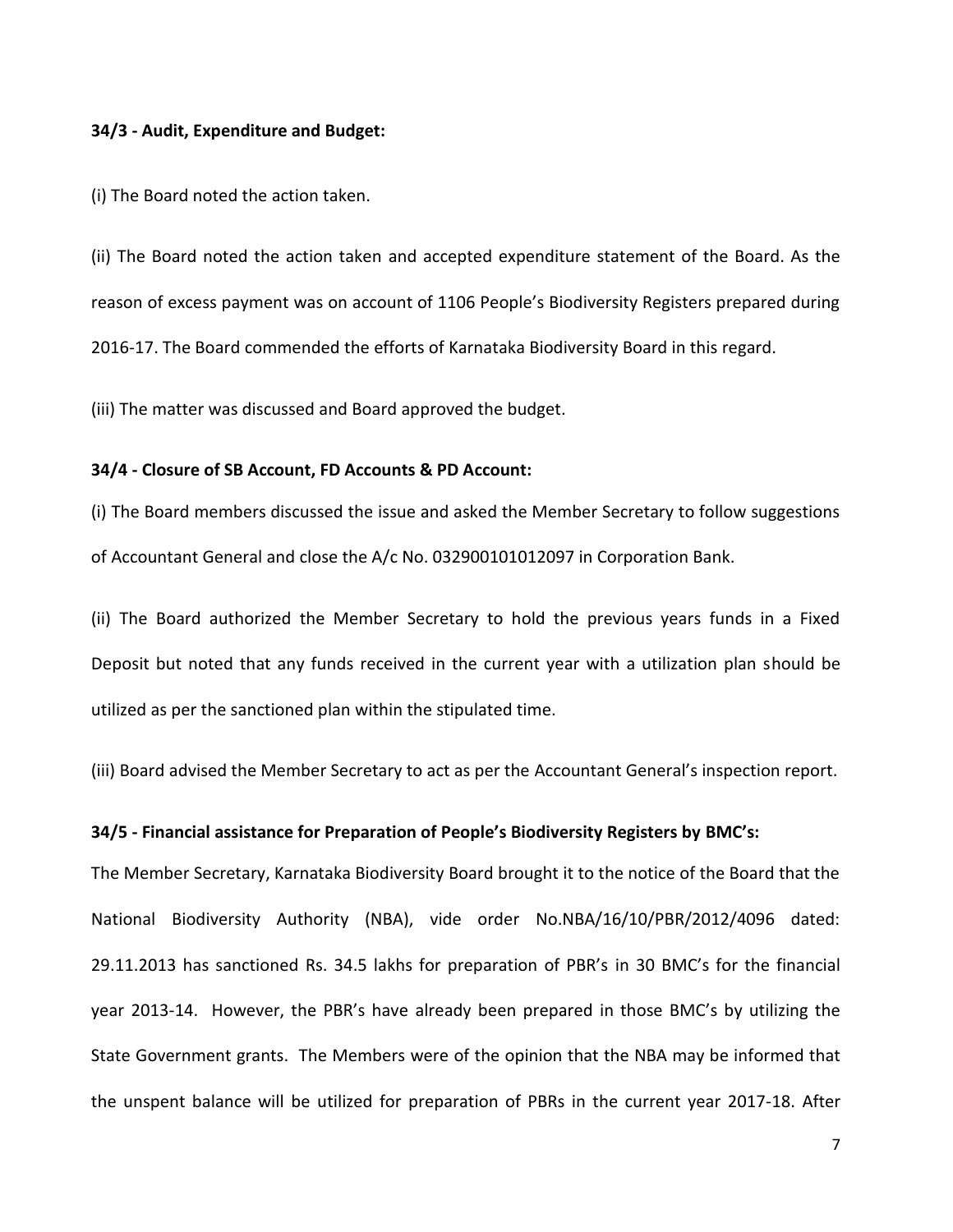detailed deliberation, the Board resolved to authorize the Member Secretary to correspond with National Biodiversity Authority for all technical issues as and when it arises.

#### **34/6 - Outsourcing of employees through Manpower agency.**

The Board discussed the matter of the employees being hired through manpower agency. The Action taken is noted by the Board. APCCF (Development) advised the Board to frame its own C&R Rules for the employees of the Board. In this regard, the Board resolved to authorize the Member Secretary to take action to frame its own C&R rules.

# **34/7 - Review of salary of Executive Assistant and Personal Assistant to Member Secretary and Research Associate (Zoology):**

The Members discussed the issue at length and noted the salary of Executive Assistant and Personal Assistant who is working in the Board since 2006. She has been continuously working in the Board for 10 years. Since the Board does not have permanent employees, she is the link to past and present activities of the Board. It is impossible to get such experienced person with Rs. 22,000 salary. The Board considered her request and the members unanimously agreed to raise her salary from Rs. 22,832 to Rs. 28,000 per month. For Technical Executives, earlier scale was fixed in the  $28^{th}$  Board meeting, where the starting salary for beginners was Rs. 20,000/-. The Board now recommended to fix the starting salary for beginners at Rs. 25,000/- with an annual increment of Rs. 1500/- per year of experience up to 5 years and same pattern will follow as per the number of years of experience of the candidate at the time of recruitment. After detailed deliberation, the Board resolved to fix the following salary with effect from 01/07/2017.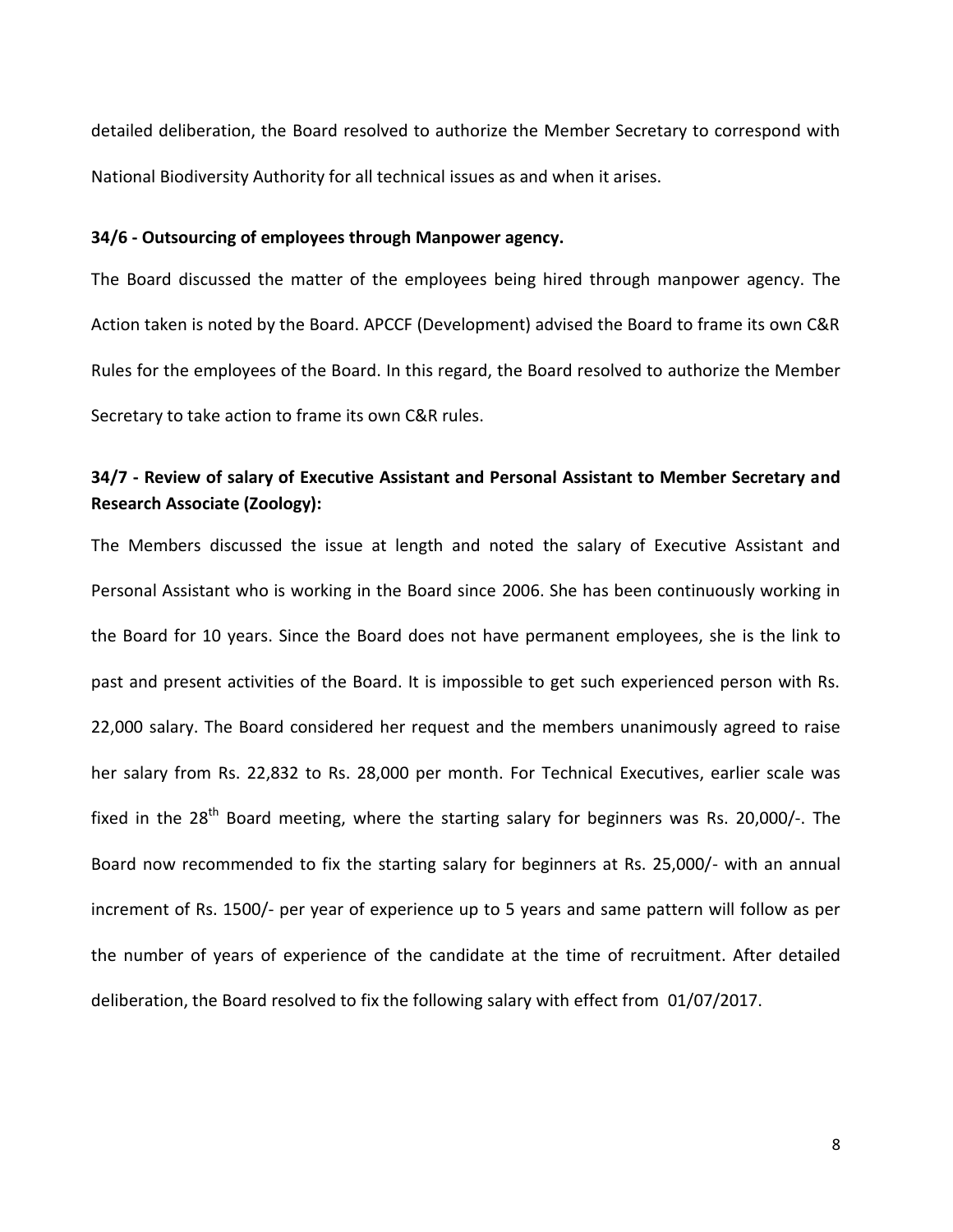| SI. No.        | No of years of Experience | Salary payable |
|----------------|---------------------------|----------------|
| 1              | Fresher                   | $25000/-$      |
| $\overline{2}$ | 1                         | $26500/-$      |
| 3              | 2                         | 28000/-        |
| 4              | 3                         | $29500/-$      |
| 5              | 4                         | 31000/-        |
| 6              | 5                         | 32500/-        |
| 7              | 6                         | 34000/-        |
| 8              | 7                         | 35500/-        |
| 9              | 8                         | 37000/-        |
| 10             | 9                         | 38500/-        |
| 11             | 10                        | 40000/-        |

#### **34/8 - Revision of Survey of Medicinal Plants Project funded by NMPB:**

The Board noted the action taken by Member Secretary in requesting the NMPB to extend the Project period up to 2018-19, since half of the work is yet to be completed. The Presiding officer also advised the APCCF (Development) to ask Deputy Conservator of Forests/Chief Conservator of Forests of districts and circles to monitor the project closely for speedy implementation of the project. The Members were of the opinion that the project should be completed at the earliest. The Member Secretary submitted that there is a dearth of trained Botanists. After detailed deliberations, the Board resolved to increase the number of field Botanists by recruiting on contract basis for the project period as per the earlier terms and conditions of Rs. 800 per day for 2 kilometres of survey in plains areas and 1.5 kilometres of survey in hilly areas.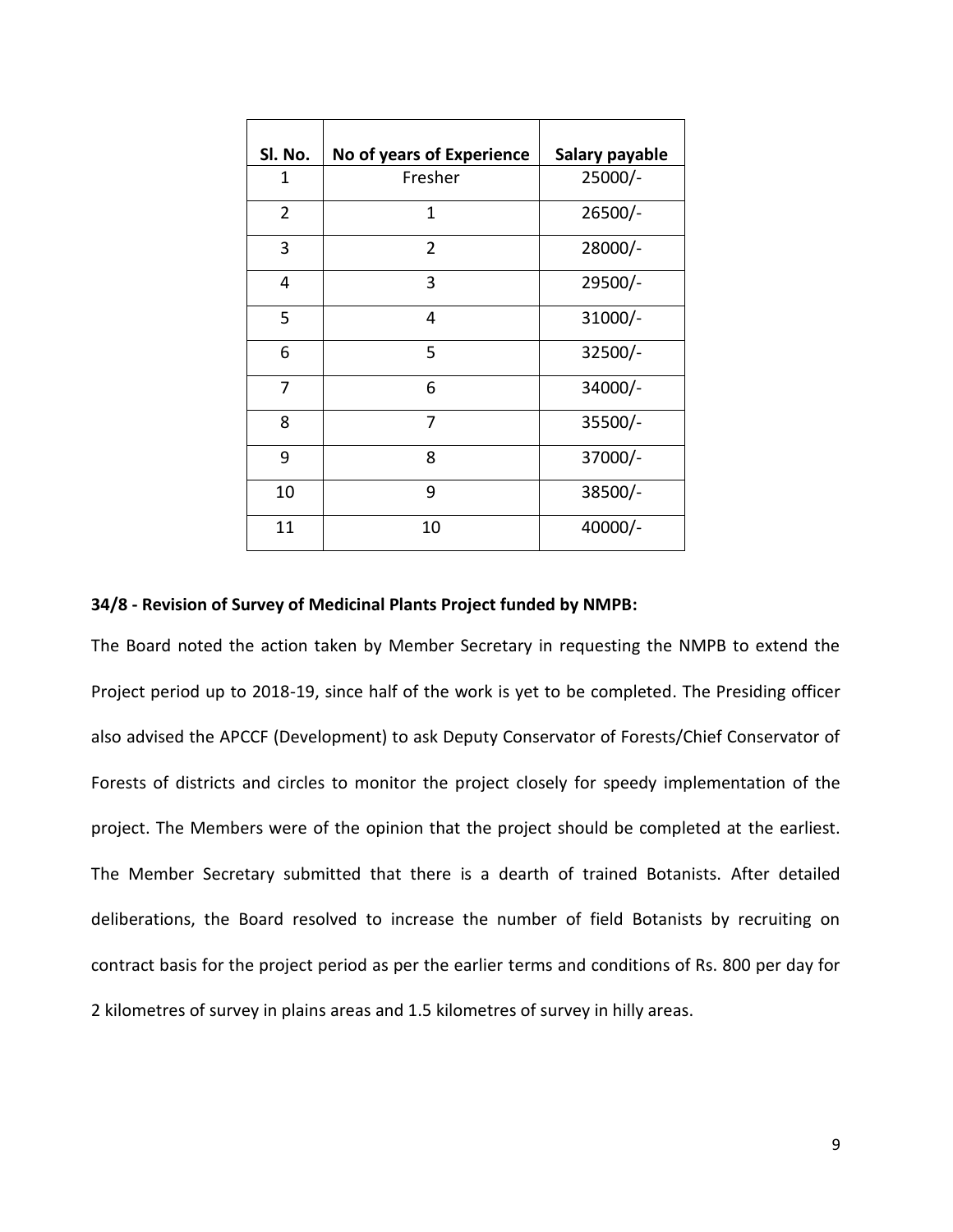#### **34/9 - International Day for Biological Diversity- 2017 Celebration:**

The Member Secretary briefed the Board regarding the events being planned towards celebration of the International Day for Biological Diversity on May 22, 2017. The Board noted the action taken and resolved to authorize the Member Secretary to incur expenditure from Board for expenditure over and above NBA grants, if required.

#### **34/10 - Nallur Tamarind Grove Biodiversity Heritage site.**

The Board took notice of the letter from Chairman, Nallur BMC requesting for the funds towards watch & ward of the heritage site. Tamarind auction amount of Rs. 66,616/- on 28.09.2012, Rs. 67,333/- on 12.10.2012, Rs. 43,866/- on 25.11.2013 and Rs. 46,667/- on 30.11.2013 was collected and deposited in SB account of Karnataka Biodiversity Board. Thus, a total amount of Rs. 2,24,482/- (Two lakh twenty four thousand four hundred and eighty two only) collected from auction of Tamarind from Nallur Tamarind Grove is with the Board. After detailed deliberations, the Board resolved to transfer the total amount to the Local Biodiversity Fund account of Nallur Tamarind Grove Biodiversity Management Committee, which may be spent by BMC as per their management plan.

#### **34/11 - Reconstitution of Publication Committee:**

The Board approved the reconstitution of the Publication Committee by including the following members – Dr. S N Hegde, Professor and Chairman (Retd.), Department of Zoology, University of Mysore and Dr. Manjunatha, Professor of Agricultural Extension & Editor, Communications Centre, Gandhi Krishi Vignyan Kendra.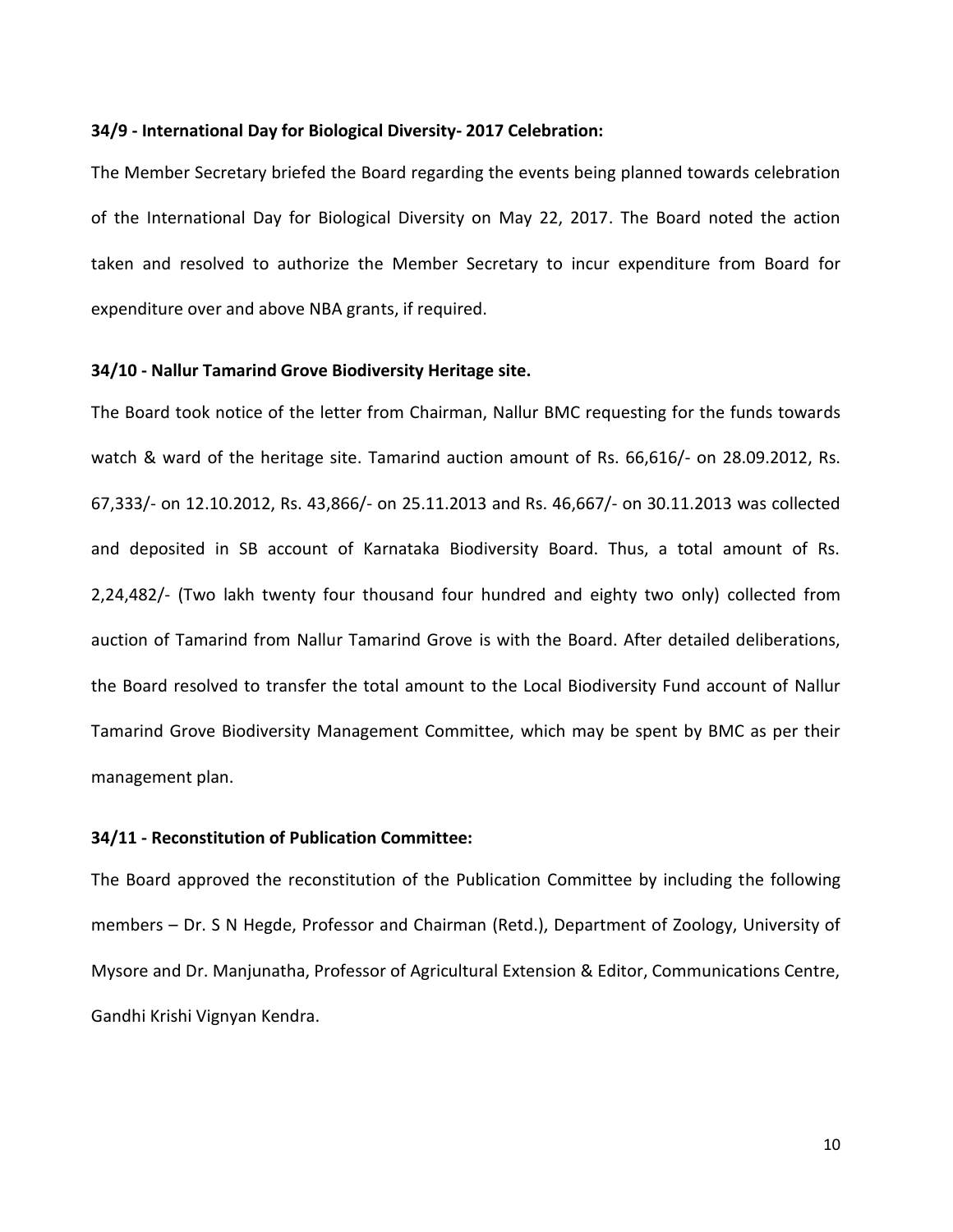#### **34/12 - Protection of TK documented from five districts of Karnataka:**

The Board noted the action taken and approved to write to the Government for suitable decision.

#### **34/13 - Constitution of Expert Committee on Marine Biological Resources:**

The Board noted the action taken.

#### **34/14 - Recruitment of Finance Assistant:**

The Board noted the action taken.

#### **34/15 - Review of the list of species commercially used by various Industries:**

The Board discussed the matter in detail and noted that the ABS Regulations, 2014, has prescribed ABS at a range of 1% to 5% for different categories. After going through the recommendations of the Expert Committee, the Board approved same and resolved to notify the OM, and also submit to the Government to notify it in the Gazette Notification and then upload the same on the website of the Board. The prescribed percentages shall come into effect from 01/04/2017.

#### **34/16 - Creation of online platform for the submission of Form-I and Form-A:**

The Board noted the development of new online application system for submission of Form-I and Form-A and the action taken with regard to the security audit of the application and the new website of the Board.

#### **34/17 - Upfront payment of ABS for High Economic value bio-resources:**

The Board deliberated on the action taken and endorsed the same and asked the Member Secretary to pursue the matter with the Government.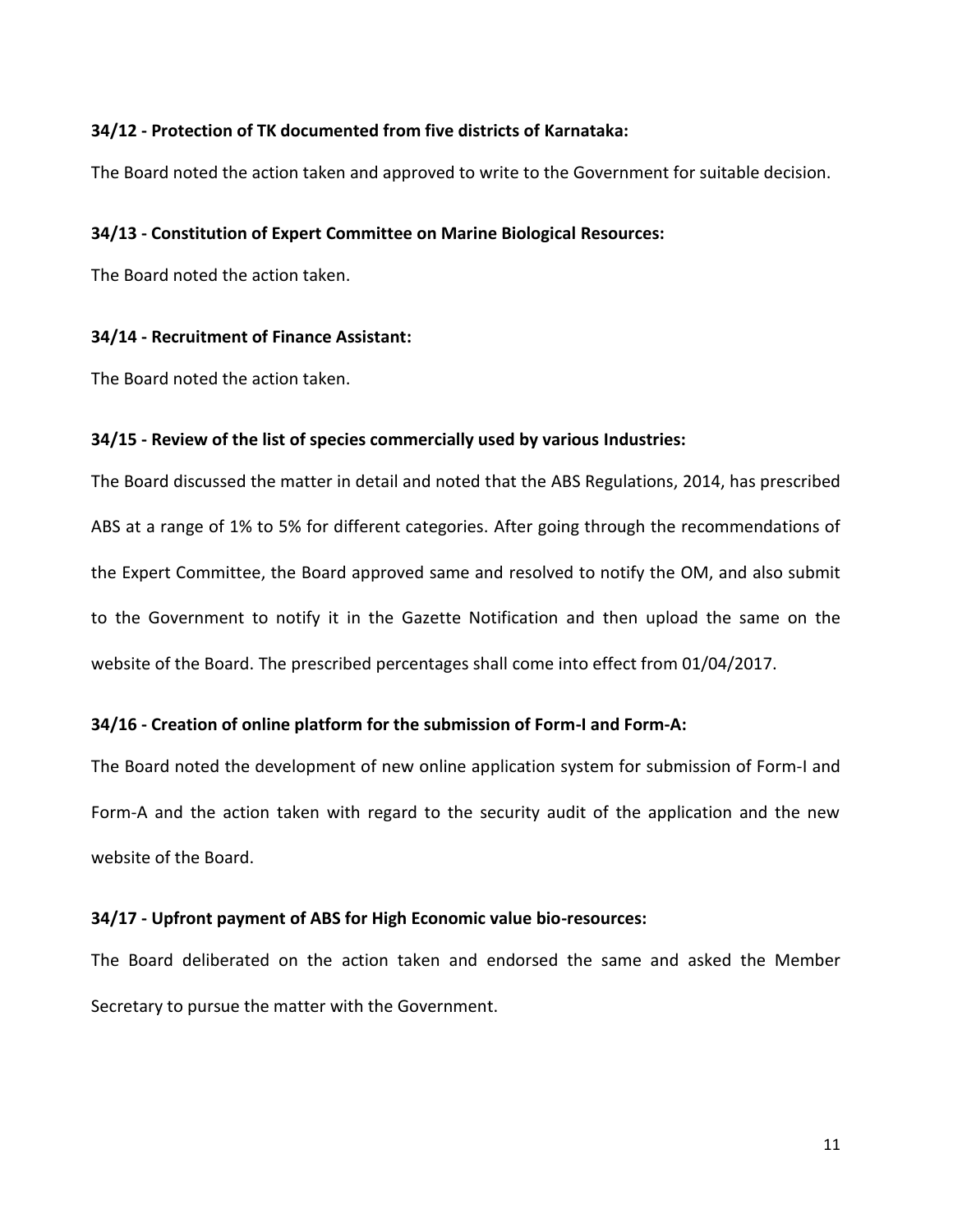#### **34/18 - Amendment to the Karnataka Biological Diversity Rules, 2005:**

The Board noted the action taken and asked the Member Secretary, Karnataka Biodiversity Board to follow-up with the Secretary, Ecology and Environment regarding this matter and asked the Member Secretary to pursue the matter with the Government.

#### **34/19 - Chief Conservator of Forests and other staffs:**

The Board, in its 32nd meeting approved for the sanction of various posts for strengthening the office structure of Karnataka Biodiversity Board based on which a proposal was sent to Government for creation of the said posts. The Board noted the same and endorsed the decisions of pervious Board decisions in this regard and asked the Member Secretary to pursue the matter.

#### **34/20 - Karnataka State Action Plan on Climate Change:**

After going through the Karnataka State Action Plan on Climate Change which has been prepared by Environmental Management and Policy Research Institute (EMPRI), the Board was of the opinion that each of the challenges associated with Karnataka Biodiversity Board needs a study in the form of a project. Hence, project proposals need to be invited for each study and the selected proposals may be sent to EMPRI for financial assistance. After detailed discussion, the Board resolved to constitute a four member committee comprising of Dr. Kushalappa, as Chairperson and three members to be co-opted from within the Board to call for projects and a response may be sent to EMPRI.

### **34/21 - Project on "Protection, conservation and cultivation methods for Wild Banana (Kadu Baale) in Kodagu District":**

The matter on payment of penalty to be paid by Dr. Jayashankar, Associate Professor, Dept. of Microbiology, Mangalore University, on account of non-completion of the project was noted by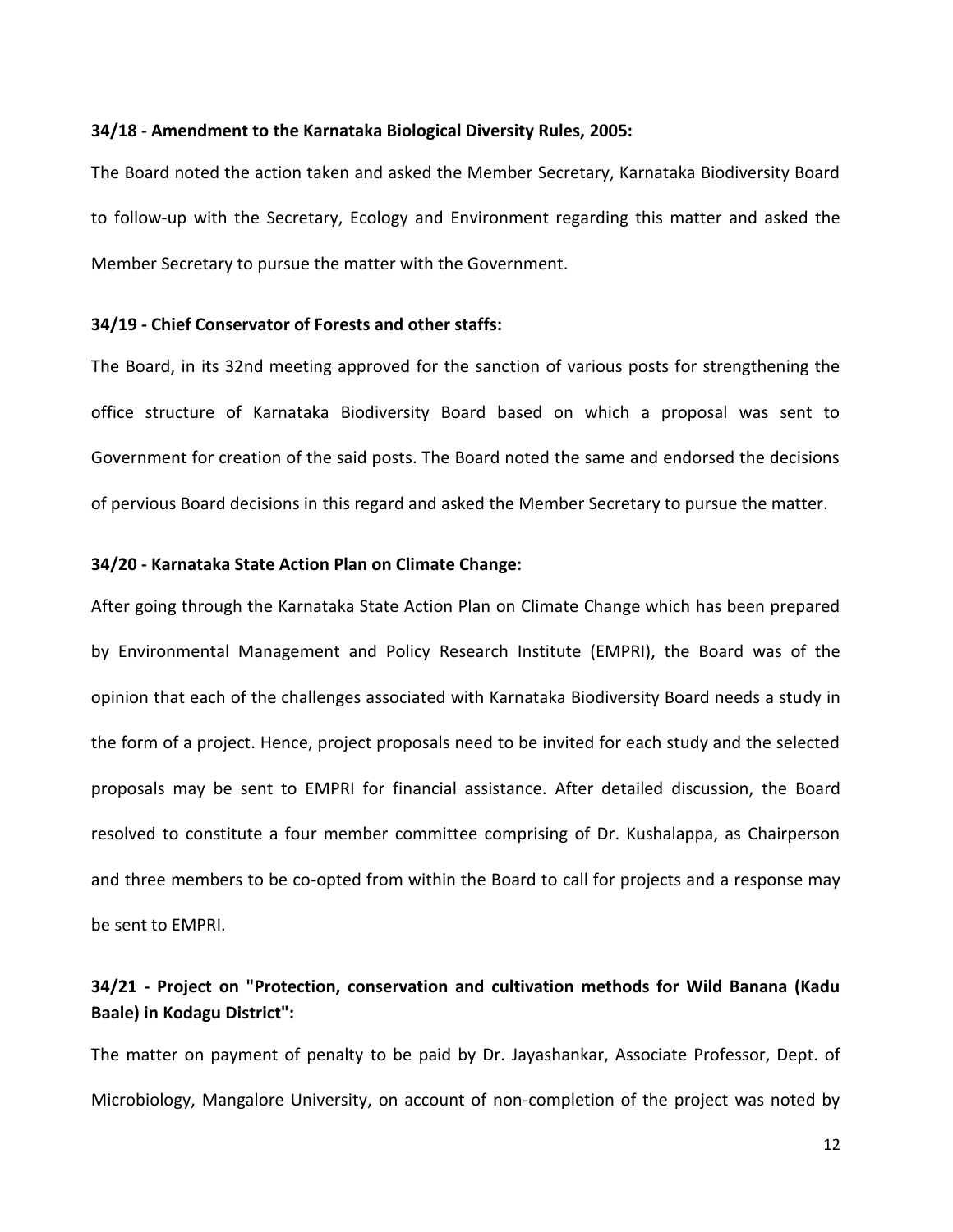the Board. The members deliberated on the issue and were of the common opinion that insisting on 18% interest may be too high. After a round of discussion, the Board resolved to authorize the Member Secretary to collect interest as per the UGC norms.

### **34/22 - Extension of the project titled "Documentation of traditional knowledge of livestock keepers of Karnataka State":**

The Board noted the request letter sent by Dr. K.P Ramesha, Head, Southern Regional Station, ICAR-National Dairy Research Institute, Bengaluru and authorised the Member Secretary to extend the project duration when no extra cost is incurred to complete the project.

# **34/23 – ABS regulations - discussions as per letter of Ex-Chairman Mr. R.M.N. Sahai, IFS (Retd.) to ACS, FEE marked for discussion in Board Meeting:**

The letter written by Ex-Chairman Sri R.M.N Sahai, IFS (Retd) to Additional Chief Secretary, Forest, Ecology and Environment, was read by Member Secretary, Karnataka Biodiversity Board. The matter was noted by the Board.

#### **34/24 - Any other subject with the permission of the Chair:**

#### 1. Implementation of Nagoya Protocol:

With permission from the Board, the Presiding Officer brought up the subject on Implementation of Nagoya Protocol for discussion and emphasised on conducting a workshop to clarify on action required by concerned departments. Member Secretary responded saying that a letter has been addressed to Additional Chief Secretary, Forest, Ecology and Environment to call for a meeting to assess the progress of each department regarding the progress on targets set for the departments and further informed that Additional Chief Secretary, Forest Ecology and Environment has asked for the agenda of meeting for review. Regarding organizing workshop for Nagoya Protocol, the